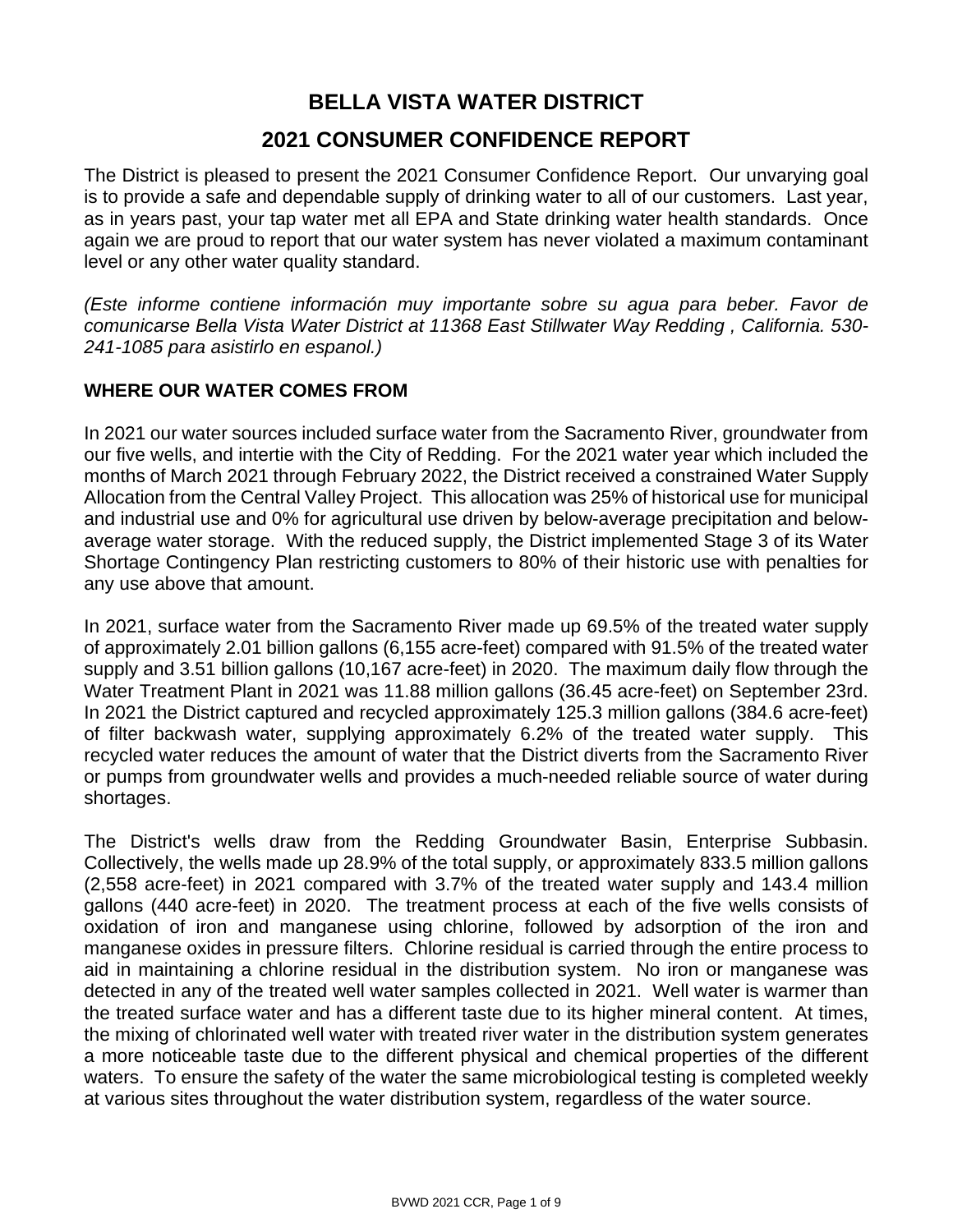The District received 46.5 million gallons (143 acre-feet) of water through its interties with the Cities of Redding and Shasta Lake during all of 2021.

Source water assessments were performed by the State Water Resources Control Board (State Board), Division of Drinking Water between January 2002 and April 2003. The District's Sacramento River source is considered most vulnerable to the following activities associated with contaminants detected in the water supply: (1) metal plating/finishing/ fabricating, (2) wood/pulp/paper processing and mills, and (3) drinking water treatment plants. The source is considered most vulnerable to the following activities not associated with any detected contaminants: (1) concentrated aquatic animal production facilities, (2) historic waste dumps/landfills, (3) landfills/dumps, (4) historic mining operations, and (5) wastewater treatment plants and disposal facilities (above Shasta Dam). The District's well sources are considered most vulnerable to the following activities not associated with any detected contaminants: (1) lumber processing and manufacturing; (2) septic systems - low density; (3) sewer collection systems; (4) historic waste dumps/landfills; (5) automobile - gas stations; and (6) utility stations - maintenance areas.

A copy of the complete assessment may be viewed at Bella Vista Water District, 11368 E. Stillwater Way, Redding, CA 96003. You may request a summary of the assessment be sent to you by contacting our office at [info@bvwd.org](mailto:info@bvwd.org) or (530) 241-1085, ext. 105.

In 1989 the Federal Surface Water Treatment Rule set forth specific regulations requiring proper treatment of surface waters, as well as specific license requirements for water treatment operators. Although the regulations have changed dramatically, the overall process has not. Currently, the District's staff includes 11 individuals with state certification as water treatment operators and 16 with certification as water distribution operators (including 11 individuals with certification as both) who contribute to the operation and maintenance of the District's facilities 365 days per year.

#### **CONTAMINANTS IN WATER**

The sources of drinking water (both tap water and bottled water) include rivers, lakes, streams, ponds, reservoirs, springs, and wells. As water travels over the surface of the land or through the ground, it dissolves naturally-occurring minerals, and in some cases radioactive material and can pick up substances resulting from the presence of animals or human activity. Contaminants that may be present in source water include:

- Microbial contaminants, such as viruses and bacteria may come from sewage treatment plants, septic systems, agricultural livestock operations, and wildlife.
- Inorganic contaminants, such as salts and metals, can be naturally-occurring or result from urban stormwater runoff, industrial or domestic wastewater discharges, oil and gas production, mining, or farming.
- Pesticides and herbicides may come from a variety of sources such as agriculture, urban stormwater runoff, and residential uses.
- Organic chemical contaminants, including synthetic and volatile organic chemicals are byproducts of industrial processes and petroleum production, and can also come from gas stations, urban stormwater runoff, agricultural applications, and septic systems.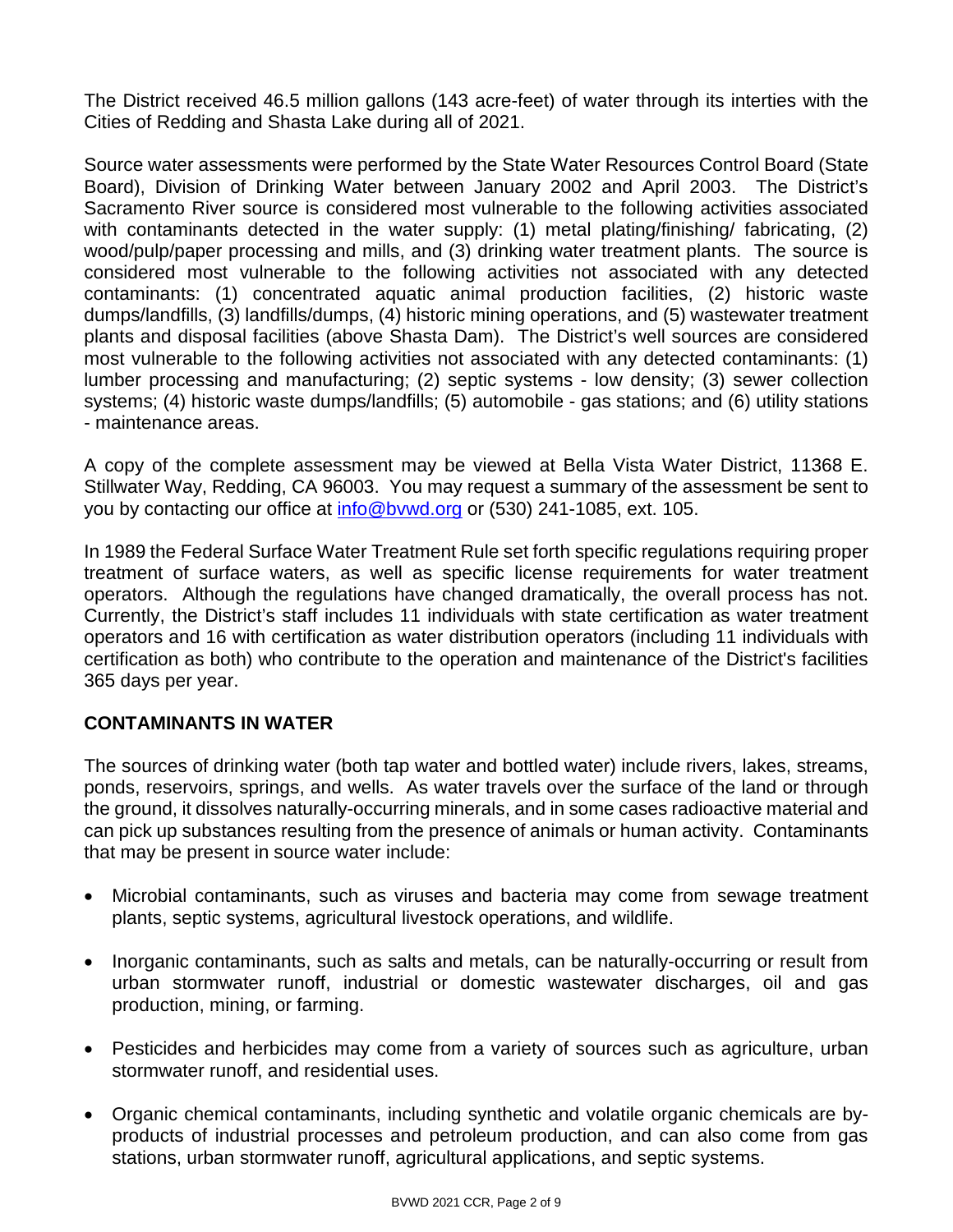• Radioactive contaminants can be naturally occurring or be the result of oil and gas production and mining activities.

### **STATE AND FEDERAL REGULATIONS**

In order to ensure that tap water is safe to drink, the U.S. Environmental Protection Agency (USEPA) and the State Water Resources Control Board (State Board) prescribe regulations that limit the amount of certain contaminants in water provided by public water systems. The U.S. Food and Drug Administration regulations and California law also establish limits for contaminants in bottled water that provide the same protection for public health. Additional information on bottled water is available on the California Department of Public Health website *[\(https://www.cdph.ca.gov/programs/CEH/DFDCS/Pages/FDBPrograms/FoodSafetyProgram/Water.aspx\)](https://www.cdph.ca.gov/programs/CEH/DFDCS/Pages/FDBPrograms/FoodSafetyProgram/Water.aspx).*

The tables in this report list all of the drinking water contaminants that were detected during the most recent sampling for the constituent. The State Board allows us to monitor for certain contaminants less than once per year because the concentrations of these contaminants are not expected to vary significantly from year to year. Some of the data, though representative of our water quality, are more than one year old.

Drinking water, including bottled water, may reasonably be expected to contain at least small amounts of some contaminants. The presence of contaminants does not necessarily indicate that the water poses a health risk. More information about contaminants and potential health effects can be obtained by calling the USEPA's Safe Drinking Water Hotline at 1-800-426-4791.

#### **A NOTE TO THE IMMUNO-COMPROMISED FROM THE UNITED STATES EPA**

Some people may be more vulnerable to contaminants in drinking water than the general population. Immuno-compromised persons such as persons with cancer undergoing chemotherapy, persons who have undergone organ transplants, people with HIV/AIDS or other immune system disorders, some elderly and infants can be particularly at risk from infections. These people should seek advice about drinking water from their health care providers. USEPA/Center for Disease Control (CDC) guidelines on appropriate means to lessen the risk of infection by *Cryptosporidium* and other microbial contaminants are available from the Safe Drinking Water Hotline (1-800-426-4791).

#### **REGARDING LEAD IN DRINKING WATER**

If present, elevated levels of lead can cause serious health problems, especially for pregnant women and young children. Lead in drinking water is primarily from materials and components associated with service lines and home plumbing. Bella Vista Water District is responsible for providing high quality drinking water, but cannot control the variety of materials used in plumbing components. When your water has been sitting for several hours, you can minimize the potential for lead exposure by flushing your tap for 30 seconds to 2 minutes before using water for drinking or cooking. If you do so, you may wish to collect the flushed water and reuse it for another beneficial purpose, such as watering plants. If you are concerned about lead in your water, you may wish to have your water tested. Information on lead in drinking water, testing methods, and steps you can take to minimize exposure is available from the Safe Drinking Water Hotline or at [http://www.epa.gov/lead.](http://www.epa.gov/lead)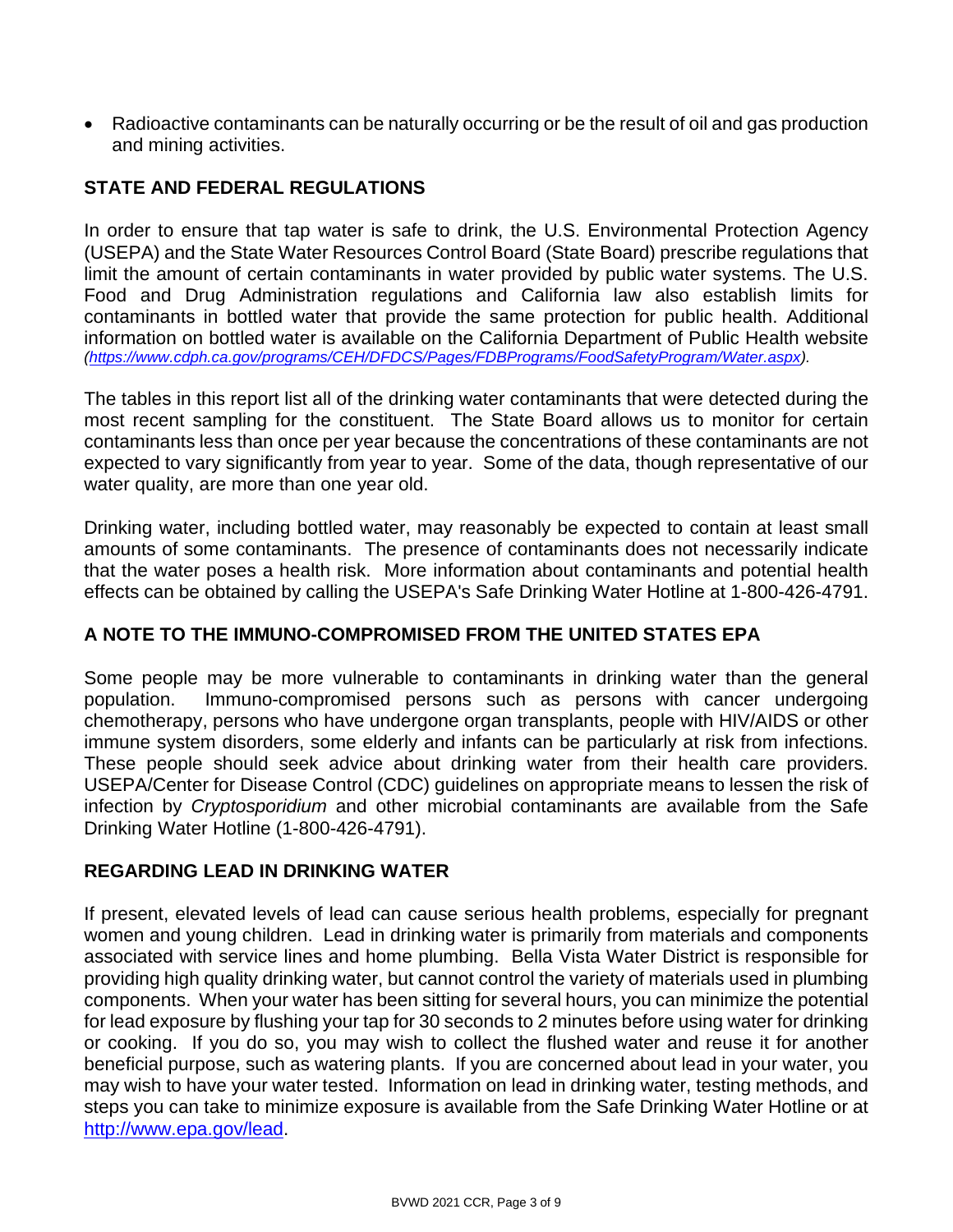### **ARSENIC IN THE DISTRICT'S WATER**

Analysis of the District's surface and well waters has shown that it contains low levels of arsenic (less than 10 parts per billion). The arsenic standard balances the current understanding of arsenic's possible health effects against the costs of removing arsenic from drinking water. The U.S. Environmental Protection Agency continues to research the health effects of low levels of arsenic, which is a mineral known to cause cancer in humans at high concentrations and is linked to other health effects such as skin damage and circulatory problems.

#### **ABOUT THE WATER QUALITY TABLES**

Bella Vista Water District routinely monitors for constituents in your drinking water according to federal and state laws. The tables in this report show the results of our monitoring for the period through December 31, 2021. Where contaminants are monitored less than once per year, the values included in the report tables represent the results of the most recent analyses. In this table you will find many terms and abbreviations you might not be familiar with. To help you better understand these terms, the following definitions are provided:

*Non-Detects (ND)* - laboratory analysis indicates that the constituent is not detectable at current testing limits.

*Parts per million (ppm) or Milligrams per liter (mg/L)* - one part per million corresponds to one minute in 1.9 years or a single penny in \$10,000.

*Parts per billion (ppb) or Micrograms per liter (μg/L)* - one part per billion corresponds to one minute in 1,900 years, or a single penny in \$10,000,000.

*Picocuries per liter (pCi/L)* - picocuries per liter is a measure of the radioactivity in water.

*Microsiemens per centimeter (µS/cm)* is a unit for reporting the specific electrical conductance of the water.

*Nephelometric Turbidity Unit (NTU)* - nephelometric turbidity unit is a measure of the clarity of water. Turbidity (measured in NTU) is a measurement of the cloudiness of water and is a good indicator of water quality and filtration performance. Turbidity results which meet performance standards are considered to be in compliance with filtration requirements. Turbidity in excess of 5 NTU is just noticeable to the average person.

*Maximum Contaminant Level (MCL)* – The highest level of a contaminant that is allowed in drinking water. Primary MCLs are set as close to the PHGs (or MCLGs) as is economically and technologically feasible. Secondary MCLs are set to protect the odor, taste, and appearance of drinking water.

*Maximum Contaminant Level Goal (MCLG)* - The level of a contaminant in drinking water below which there is no known or expected risk to health. MCLGs are set by the U.S. Environmental Protection Agency (USEPA).

*Maximum Residual Disinfectant Level (MRDL)* - The highest level of a disinfectant allowed in drinking water. There is convincing evidence that addition of a disinfectant is necessary for control of microbial contaminants.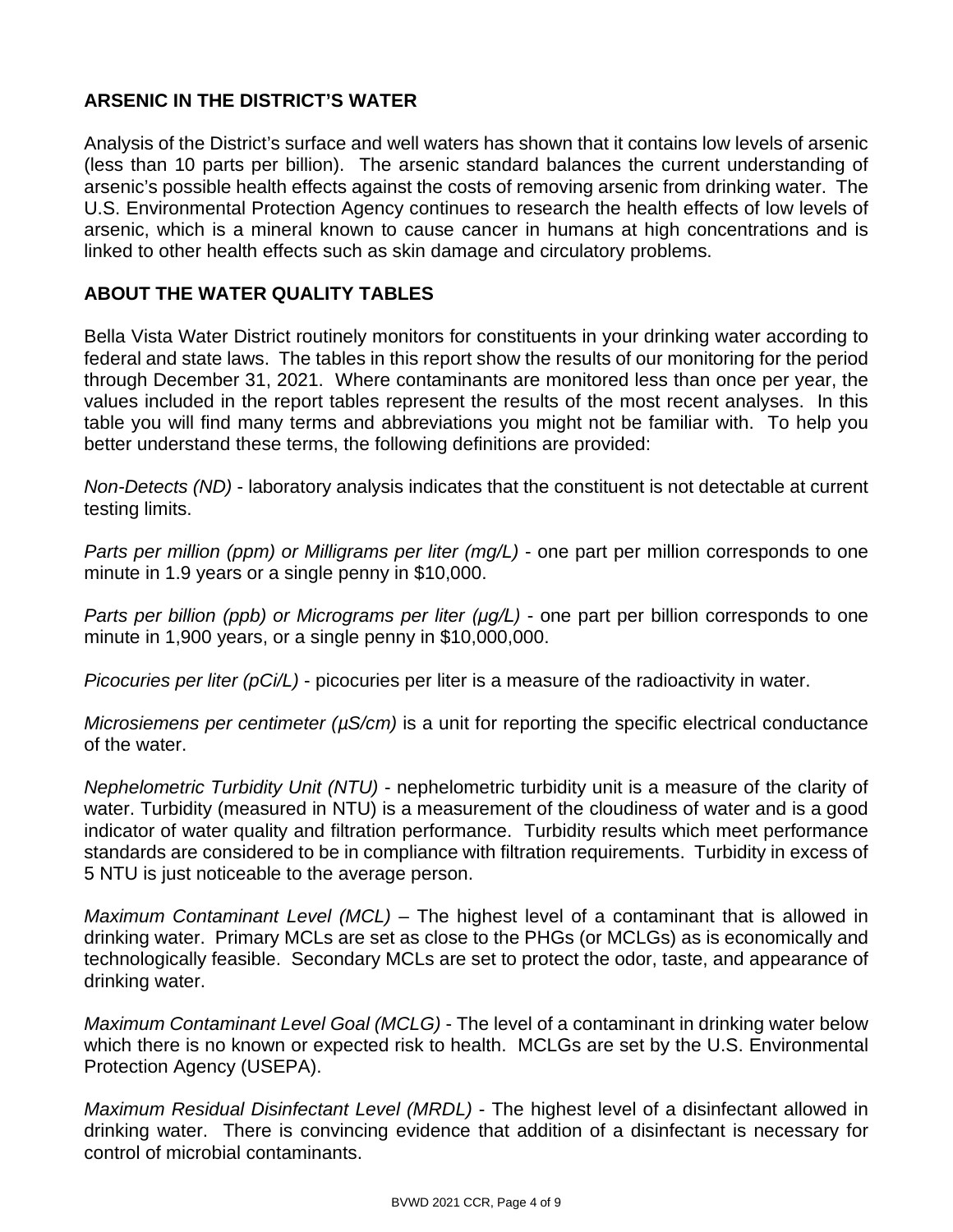*Maximum Residual Disinfectant Level Goal (MRDLG)* - The level of a drinking water disinfectant below which there is no known or expected risk to health. MRDLGs do not reflect the benefits of the use of disinfectants to control microbial contaminants.

*Public Health Goal (PHG)* B The level of a contaminant in drinking water below which there is no known or expected risk to health. PHGs are set by the California Environmental Protection Agency.

*Primary Drinking Water Standards (PDWS)* - MCLs and MRDLs for contaminants that affect health along with their monitoring and reporting requirements, and water treatment requirements.

*Regulatory Action Level (AL)* - the concentration of a contaminant which, if exceeded, triggers treatment or other requirements that a water system must follow.

*Treatment Technique (TT)* - A required process intended to reduce the level of a contaminant in drinking water.

|                                                                                             | <b>Results of Sampling for Microbial Contamination</b>                                                                      |                               |                      |                                               |                                 |  |  |
|---------------------------------------------------------------------------------------------|-----------------------------------------------------------------------------------------------------------------------------|-------------------------------|----------------------|-----------------------------------------------|---------------------------------|--|--|
|                                                                                             |                                                                                                                             |                               |                      | <b>Highest Number of</b><br><b>Detections</b> |                                 |  |  |
| <b>Contaminant</b>                                                                          | <b>MCL</b>                                                                                                                  | Unit of<br><b>Measurement</b> | <b>PHG</b><br>(MCLG) | <b>Treated</b><br><b>Surface</b><br>Water     | <b>Treated</b><br>Well<br>Water |  |  |
| 1. Total Coliform Bacteria<br>(Total Coliform Rule)                                         | Presence of coliform bacteria<br>in no more than one sample<br>per month                                                    | presence/<br>absence          | 0                    | <b>None</b>                                   | None                            |  |  |
| 2. Fecal coliform and E.coli<br>(Total Coliform Rule)                                       | A routine sample and repeat<br>sample are total coliform<br>positive, and one is also fecal<br>coliform or E. coli positive | presence/<br>absence          | $\Omega$             | <b>None</b>                                   | None                            |  |  |
| 3. Fecal Indicators ( <i>E.coli</i> ,<br>enterococci or coliphage)<br>(Total Coliform Rule) | <b>Treatment Technique</b>                                                                                                  | n/a                           | n/a                  | <b>None</b>                                   | None                            |  |  |

### **2021 RESULTS OF WATER QUALITY ANALYSES**

This Consumer Confidence Report (CCR) reflects changes in drinking water regulatory requirements during 2021. These revisions add the requirements of the federal Revised Total Coliform Rule, effective since April 1, 2016, to the existing state Total Coliform Rule. The revised rule maintains the purpose to protect public health by ensuring the integrity of the drinking water distribution system and monitoring for the presence of microbials (i.e., total coliform and E. coli bacteria). The U.S. EPA anticipates greater public health protection as the rule requires water systems that are vulnerable to microbial contamination to identify and fix problems. Water systems that exceed a specified frequency of total coliform occurrences are required to conduct an assessment to determine if any sanitary defects exist. If found, these must be corrected by the water system. The state Revised Total Coliform Rule became effective July 1, 2021. Note: BVWD analyzes a minimum of 5 water samples per week throughout the year in the water distribution system for coliform bacteria. A total of 260 coliform bacteria monitoring samples were taken during calendar year 2021.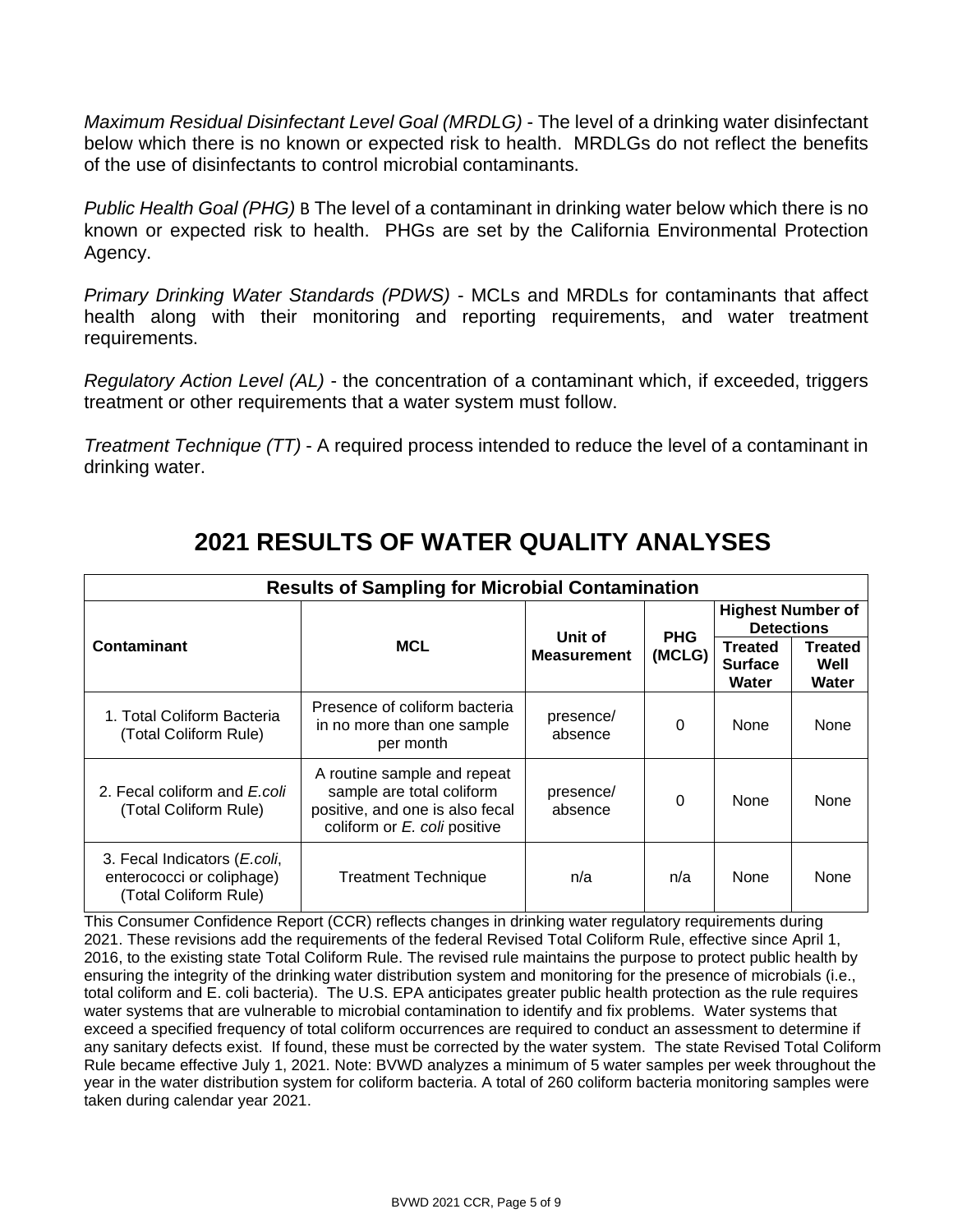# **2021 RESULTS OF WATER QUALITY ANALYSES (continued)**

|                                                                                                                                                             | <b>Sampling Results Showing Treatment of Surface Water Source (Sacramento River)</b> |                                                                                      |                                         |                             |                   |  |
|-------------------------------------------------------------------------------------------------------------------------------------------------------------|--------------------------------------------------------------------------------------|--------------------------------------------------------------------------------------|-----------------------------------------|-----------------------------|-------------------|--|
| <b>Contaminant</b>                                                                                                                                          | <b>Performance</b><br><b>Standard / MCL</b><br>(Treatment Technique)                 | <b>Unit of Measurement</b>                                                           | Level<br><b>Found</b>                   | Range                       | <b>Violations</b> |  |
|                                                                                                                                                             | (1) Shall at no time<br>exceed 1 NTU                                                 | Based on measurements<br>made at 4 hour intervals<br>while the plant is in operation | Less than<br>1.0 NTU<br>at all<br>times | 0.020 NTU<br>to<br>0.51 NTU | None              |  |
| 4. Turbidity                                                                                                                                                | (2) Less than 0.1 NTU<br>in 95% of the<br>measurements taken<br>each month           | Lowest Monthly % of<br>measurements meeting the<br>standard                          | 99                                      | $99 - 100$                  | None              |  |
|                                                                                                                                                             | (3) Reduction in<br>turbidity of 80% or more                                         | Average monthly percentage<br>reduction in turbidity                                 | 98.65                                   | $98.4 - 99.7$               | None              |  |
| Note: Turbidity is a measure of the cloudiness of the water. We monitor it because it is a good indicator of the<br>effectiveness of our filtration system. |                                                                                      |                                                                                      |                                         |                             |                   |  |

**Sampling Results Showing the Detection of Contaminants with a Primary Drinking Water Standard**

|                                         |            |                      | Unit of          |                                                                                                                 | Sacramento River* | <b>Well Water**</b> |             |  |
|-----------------------------------------|------------|----------------------|------------------|-----------------------------------------------------------------------------------------------------------------|-------------------|---------------------|-------------|--|
| <b>Contaminant</b>                      | <b>MCL</b> | <b>PHG</b><br>(MCLG) | Measure-<br>ment | Average<br>Value                                                                                                | Range             | Average<br>Value    | Range       |  |
| 5. Gross Alpha                          | 15         | (0)                  | pCi/L            | 2.9                                                                                                             | Ξ.                | ND.                 | ND          |  |
| 6. Radium 228                           | 5          | (0)                  | pCi/L            | 1.82                                                                                                            |                   | 0.95                | $0.2 - 1.6$ |  |
| 7. Aluminum                             | 1000       | 0.6                  | ppb              | ND                                                                                                              |                   | ND.                 | All ND      |  |
| 8. Arsenic                              | 10         | 0.004                | ppb              | ND                                                                                                              | Ξ.                | 4.07                | $2 - 8$     |  |
| 9. Barium                               | 1000       | $\overline{2}$       | ppb              | 13.3                                                                                                            |                   | 155                 | ND - 297    |  |
| 10. Chromium, Total                     | 50         | (100)                | ppb              | ND                                                                                                              |                   | ND.                 | All ND      |  |
| 11. Chromium, VI                        | $***$      | 0.02                 | ppb              | ND                                                                                                              |                   | ND.                 | ND.         |  |
| 12. Fluoride                            | 2.0        | 1                    | ppm              | ND                                                                                                              |                   | 0.13                | ND - 0.14   |  |
|                                         |            |                      |                  | <b>Sacramento River and Well Water</b>                                                                          |                   |                     |             |  |
|                                         |            |                      |                  | 2021 Highest<br><b>Range for Samples</b><br><b>Locational Running</b><br>taken in 2021<br><b>Annual Average</b> |                   |                     |             |  |
| 13. TTHM [Total<br>trihalomethanes]**** | 80         | N/A                  | ppb              | 28.4<br>$0.0 - 50.5$                                                                                            |                   |                     |             |  |
| 14. HAA5- [5<br>Haloacetic acids]****   | 60         | N/A                  | ppb              | $0.0 - 31.0$<br>24.1                                                                                            |                   |                     |             |  |
|                                         |            |                      |                  |                                                                                                                 |                   |                     |             |  |

*Note: TTHM and HAA5 results are from samples collected from the Distribution System which may include water from both the river and wells.*

 \* All results from the surface water source (which represents 69.5% of the water produced by the District in 2021) are from samples collected in 2021, except for Gross Alpha which is from 2019, and Radium 228 is from 2015. \*\*Well water results reflect the latest results taken from each well; the results include samples collected over the period 2012 through 2021. The dates of the latest samples may be obtained by contacting the District's office. \*\*\* There is currently no MCL for Chromium VI. The previous MCL of 10ppb was withdrawn on September 11, 2017. \*\*\*\* The "Running Annual Average" includes samples collected in 2020 and 2021, while the Range includes the results of analysis of samples collected in 2021 only.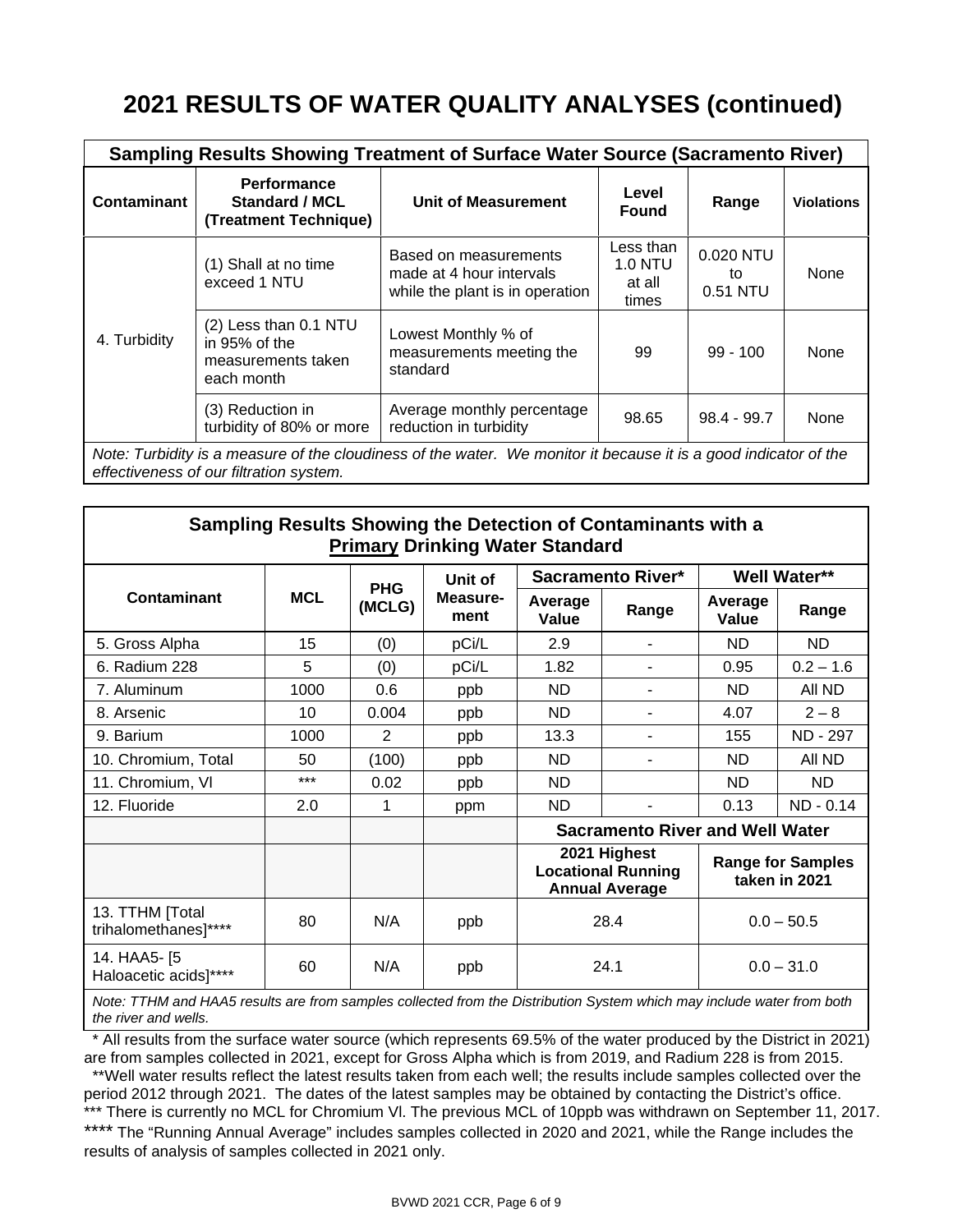# **2021 RESULTS OF WATER QUALITY ANALYSES (continued)**

| Sampling Results Showing the Detection of Contaminants with a |  |
|---------------------------------------------------------------|--|
| <b>Secondary Drinking Water Standard</b>                      |  |

(Aesthetic standards, established by the State Board - Division of Drinking Water)

|                               |            | <b>PHG</b> | Unit of          | <b>Sacramento</b><br>River*         |       | Well<br>Water**                     |                 |
|-------------------------------|------------|------------|------------------|-------------------------------------|-------|-------------------------------------|-----------------|
| <b>Contaminant or Analyte</b> | <b>MCL</b> | (MCLG)     | Measure-<br>ment | Average<br>Level<br><b>Detected</b> | Range | Average<br>Level<br><b>Detected</b> | Range           |
| 15. Foaming Agents (MBAS)     | 500        | N/A        | $\mu$ g/L        | ND                                  | -     | ND                                  | ALL ND          |
| 16. Total dissolved solids    | 1,000      | N/A        | mg/L             | 88                                  |       | 203                                 | 149 - 243       |
| 17. Specific conductance      | 1,600      | N/A        | $\mu$ S/cm       | 139                                 |       | 295                                 | 257-360         |
| 18. Chloride                  | 500        | N/A        | mg/L             | 3.48                                | ۰     | 18.7                                | $11 - 70$       |
| 19. Sulfate                   | 500        | N/A        | mg/L             | 3.42                                |       | .52                                 | $0.52 -$<br>4.9 |

**Sampling Results for Unregulated Contaminants\*\*\***

(Unregulated contaminant monitoring helps the USEPA and the State Board to determine where certain contaminants occur and whether the contaminants need to be regulated.)

|                                         |                                  | Unit of<br><b>PHG</b> |                  | <b>Sacramento</b><br>River*         |       | Well<br>Water**                     |                |
|-----------------------------------------|----------------------------------|-----------------------|------------------|-------------------------------------|-------|-------------------------------------|----------------|
| Contaminant<br><b>MCL</b><br>or Analyte |                                  | (MCLG)                | Measure-<br>ment | Average<br>Level<br><b>Detected</b> | Range | Average<br>Level<br><b>Detected</b> | Range          |
| 20. Vanadium                            | Notification Level $=$<br>50 ppb | N/A                   | ppb              | 4.72                                |       | 0.4                                 | $ND -$<br>0.74 |

| Sampling Results for Sodium, Hardness and pH |             |                      |                               |                             |                |      |             |
|----------------------------------------------|-------------|----------------------|-------------------------------|-----------------------------|----------------|------|-------------|
| Contaminant<br>or Analyte                    | <b>MCL</b>  | <b>PHG</b><br>(MCLG) | Unit of<br><b>Measurement</b> | <b>Sacramento</b><br>River* |                | Well | Water**     |
|                                              |             |                      |                               |                             |                |      |             |
| 21. Sodium                                   | N/A         | N/A                  | ppm                           | 7.9                         | $\blacksquare$ | 43   | $25 - 66$   |
| 22. Hardness                                 | N/A         | N/A                  | ppm                           | 51                          | $\blacksquare$ | 71   | $45 - 87$   |
| 23. pH                                       | $6.5 - 8.5$ | N/A                  | pH units                      | 7.58                        | $\blacksquare$ | 7.95 | $7.8 - 8.1$ |

 \* All results from the surface water source (which represents 69.5% of the water produced by the District in 2021) are from samples collected in 2021.

 \*\*Well water results reflect the latest results taken from each well; the results include samples collected over the period 2010 through 2021. The dates of the latest samples may be obtained by contacting the District's office.

\*\*\*In 2013 and 2014 the District sampled for a number of additional unregulated contaminants in the water. The results of these samples were either non-detectable or below notification levels. Additional information regarding unregulated contaminants is available by contacting the District's office.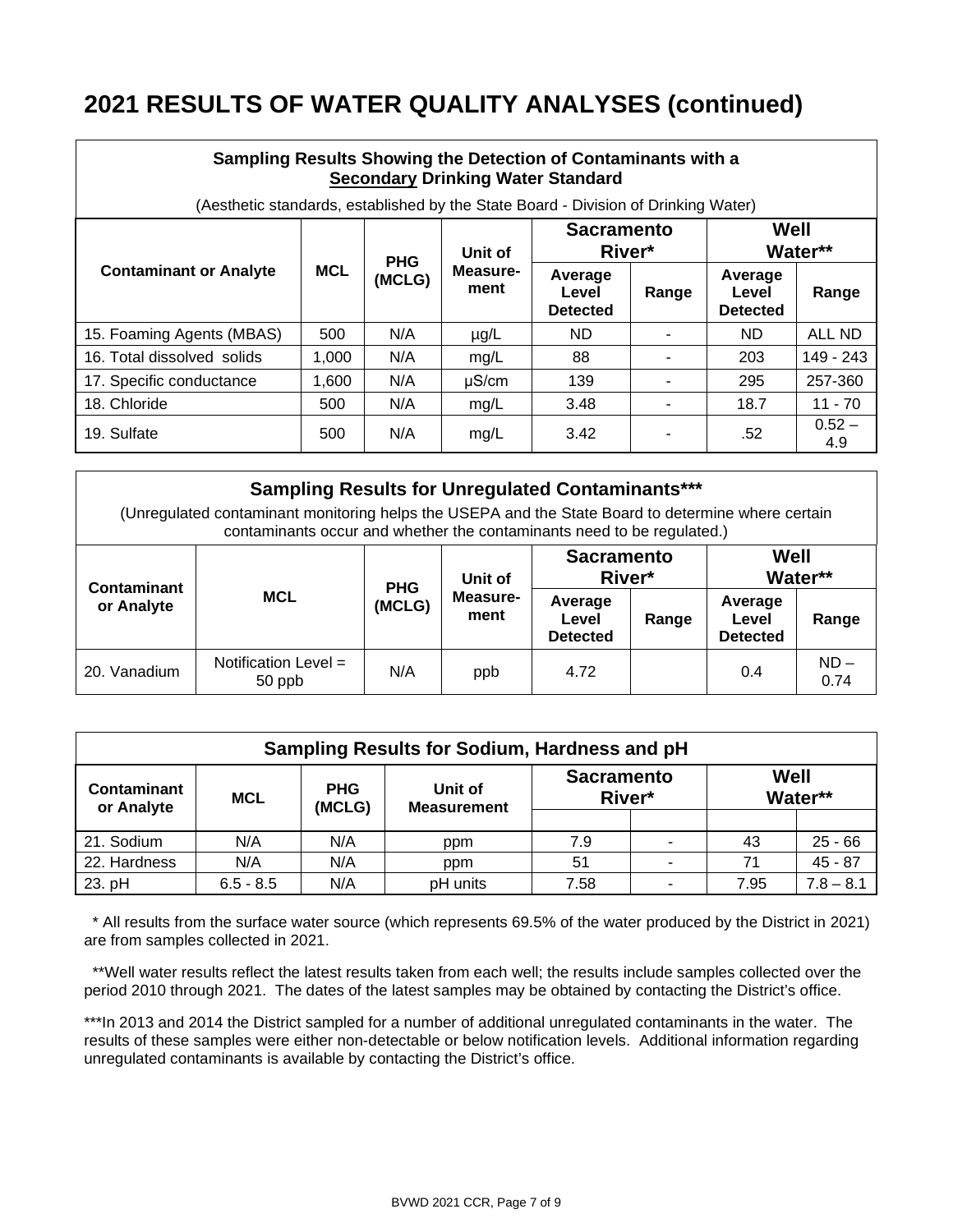# **2021 RESULTS OF WATER QUALITY ANALYSES (continued)**

| Sampling Results Showing the Detection of Lead and Copper                                                                                                                                                                                                                  |                      |                                |                                                     |                                |                                                               |                                                                                                                                           |  |
|----------------------------------------------------------------------------------------------------------------------------------------------------------------------------------------------------------------------------------------------------------------------------|----------------------|--------------------------------|-----------------------------------------------------|--------------------------------|---------------------------------------------------------------|-------------------------------------------------------------------------------------------------------------------------------------------|--|
| <b>Contaminant</b>                                                                                                                                                                                                                                                         | <b>PHG</b><br>(MCLG) | <b>Action</b><br>Level<br>(AL) | 90 <sup>th</sup><br>percentile<br>level<br>detected | No. of<br>samples<br>collected | No. of<br><b>Sites</b><br>exceeding<br><b>Action</b><br>Level | <b>Typical Source of</b><br><b>Contaminant</b>                                                                                            |  |
| Lead (ppb)                                                                                                                                                                                                                                                                 | 0.2                  | 15                             | ND.                                                 | 30                             | $\Omega$                                                      | Internal corrosion of household<br>water plumbing systems;<br>discharges from industrial<br>manufacturers; erosion of<br>natural deposits |  |
| Copper<br>(ppm)                                                                                                                                                                                                                                                            | 0.3                  | 1.3                            | 0.250                                               | 30                             | 0                                                             | Internal corrosion of household<br>water plumbing systems; erosion<br>of natural deposits; leaching<br>from wood preservatives            |  |
| Note: The District is required to conduct lead and copper sampling every three years. These results are from<br>the most recent round of sampling from July 2019. The next round of sampling is scheduled for July of 2022.<br>No schools requested lead sampling in 2021. |                      |                                |                                                     |                                |                                                               |                                                                                                                                           |  |

**Disinfectant Residuals found in the Distribution System during 2021 Contaminant MCL [MRDL] (MRDLG) PHG Average Value Range Major Sources in Drinking Water Health Effects** Chlorine (ppm)  $\begin{bmatrix} 4.0 \\ 4.0 \end{bmatrix}$  $(as  $Cl<sub>2</sub>$ )$ 4 0.76 0.10 to 1.71 **Drinking** water disinfectant added for treatment Some people who use water containing chlorine well in excess of the MRDL could experience irritating effects to their eyes and nose. Some people who drink water containing chlorine well in excess of the MRDL could experience stomach discomfort.

MRDL = Maximum Residual Disinfectant Level (The highest level of a disinfectant allowed in drinking water. There is convincing evidence that addition of a disinfectant is necessary for the control of microbial contaminants.)

MRDLG = The level of a drinking water disinfectant below which there is no known or expected risk to health. MRDLGs do not reflect the benefits of the use of disinfectants to control microbial contaminants.